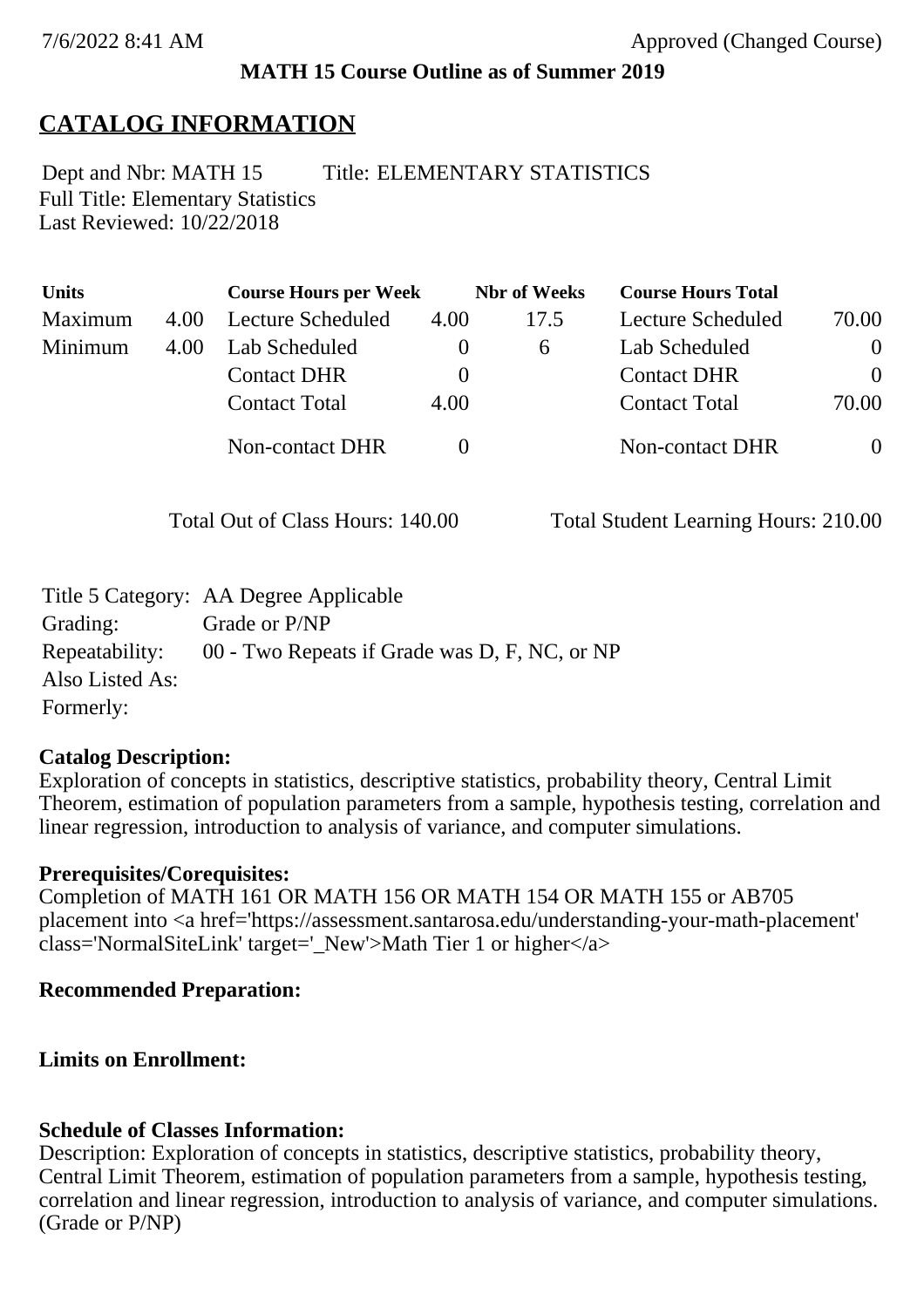Prerequisites/Corequisites: Completion of MATH 161 OR MATH 156 OR MATH 154 OR MATH 155 or AB705 placement into <a href='https://assessment.santarosa.edu/understandingyour-math-placement' class='NormalSiteLink' target='\_New'>Math Tier 1 or higher</a> Recommended: Limits on Enrollment: Transfer Credit: CSU;UC. Repeatability: Two Repeats if Grade was D, F, NC, or NP

# **ARTICULATION, MAJOR, and CERTIFICATION INFORMATION:**

| <b>AS Degree:</b><br><b>Area</b><br>B |                                   | <b>Communication and Analytical Fall 1989</b><br><b>Thinking</b> |                  | Inactive:<br>Effective: |           |
|---------------------------------------|-----------------------------------|------------------------------------------------------------------|------------------|-------------------------|-----------|
| <b>CSU GE:</b>                        | <b>MC</b><br><b>Transfer Area</b> | <b>Math Competency</b>                                           |                  | Fall 1981<br>Effective: | Inactive: |
|                                       | B4                                | Math/Quantitative Reasoning                                      |                  | Fall 1990               |           |
| IGETC:                                | <b>Transfer Area</b><br>2A        | Mathematical Concepts &<br><b>Quantitative Reasoning</b>         |                  | Effective:<br>Fall 1993 | Inactive: |
| <b>CSU Transfer: Transferable</b>     |                                   | Effective:                                                       | <b>Fall 1989</b> | Inactive:               |           |
| <b>UC Transfer:</b> Transferable      |                                   | Effective:                                                       | Fall 1989        | Inactive:               |           |
| CID:                                  |                                   |                                                                  |                  |                         |           |

| vw.                               |                                   |
|-----------------------------------|-----------------------------------|
| CID Descriptor: MATH 110          | <b>Introduction to Statistics</b> |
| <b>SRJC</b> Equivalent Course(s): | <b>MATH15 OR PSYCH9</b>           |

#### **Certificate/Major Applicable:**

[Both Certificate and Major Applicable](SR_ClassCheck.aspx?CourseKey=MATH15)

# **COURSE CONTENT**

#### **Student Learning Outcomes:**

Upon completion of the course, students will be able to:

- 1. Use numerical and graphical methods to summarize, display, and interpret data sets.
- 2. Estimate population parameters from sample statistics.
- 3. Perform one and two sample hypothesis tests for population means and proportions.

## **Objectives:**

During this course, students will:

- 1. Create and use graphic displays of data and frequency distributions.
- 2. Identify the standard methods of obtaining data and identify advantages and disadvantages of each method.
- 3. Distinguish among different scales of measurement and their implications.
- 4. Define mean, median, mode, percentiles, variability and standard deviation, and compute each for sets of data.
- 5. Use laws of probability.
- 6. Apply concepts of sample space and probability distributions, including calculation of the mean and variance of a discrete distribution, and calculation of probabilities using normal and t distributions.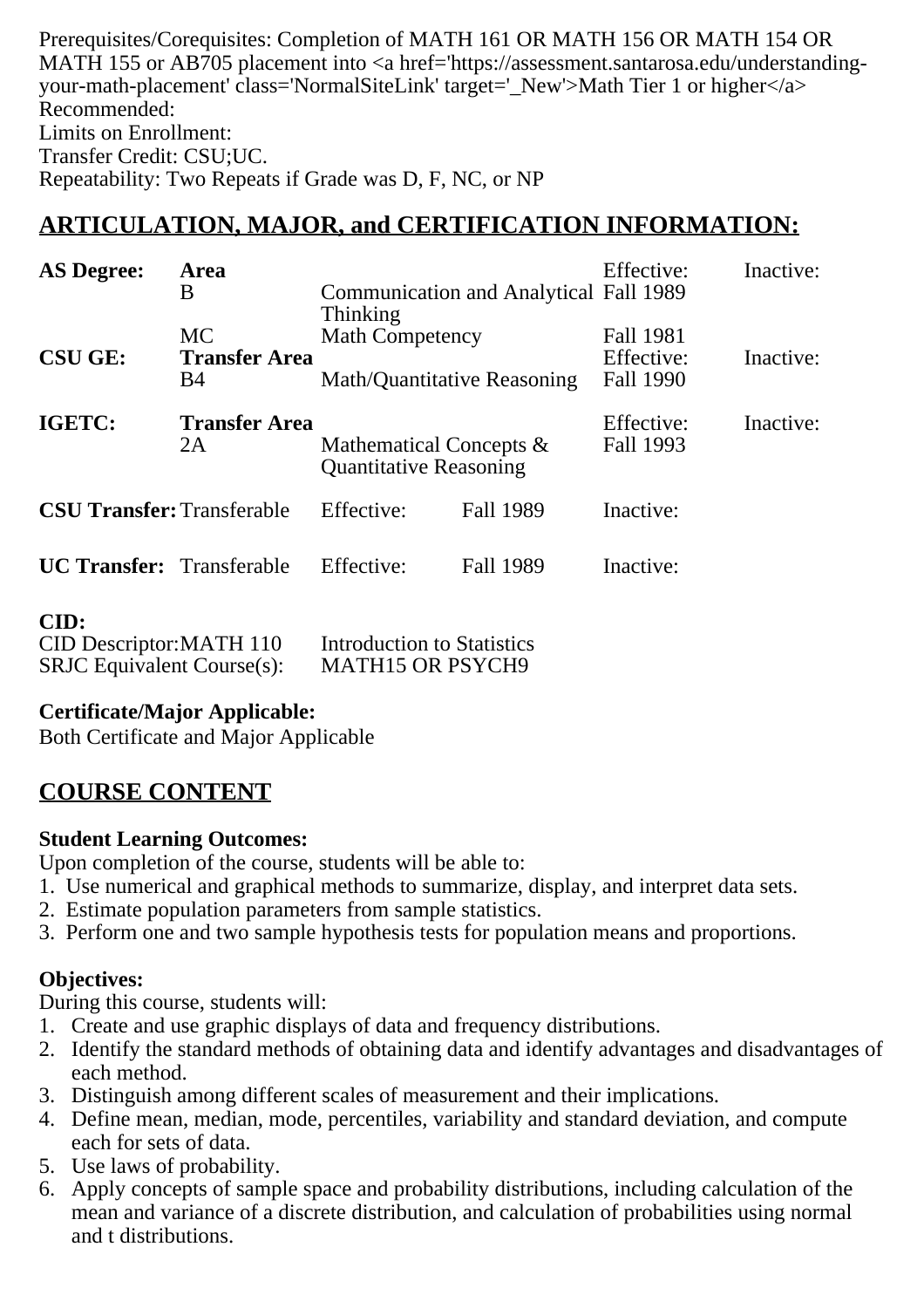- 7. Distinguish between sample and population distributions, and apply the Central Limit Theorem to calculate sampling distributions of means, proportions and standard error.
- 8. Compute and interpret confidence intervals and required sample size.
- 9. Identify the basic concept of hypothesis testing including Type I and II errors.
- 10. Select the appropriate technique for testing a hypothesis and interpret the result.
- 11. Perform hypothesis testing for mean, proportion and variance.
- 12. Determine and interpret levels of statistical significance including p-values.
- 13. Implement goodness of fit test, and the test for independence.
- 14. Use linear regression and Analysis of Variance (ANOVA) for estimation and inference, and interpret the associated statistics.
- 15. Use statistical software for evaluation of data and inference.
- 16. Process data sets from disciplines including business, social sciences, psychology, life sciences, health sciences and education.

# **Topics and Scope:**

- I. Statistical Description
	- A. Graphic display of univariate and bivariate data
	- B. Levels of measurement
	- C. Frequency distributions
		- 1. Shapes of distributions
		- 2. Empirical rule
	- D. Measures of central tendency
	- E. Measures of variation
	- F. Measures of relative position
	- G. Correlation
- II. Probability Theory
	- A. Sample space and laws of probability
	- B. Random variables and expected value
	- C. Probability distributions including, but not limited to
		- 1. Binomial
		- 2. Normal
		- 3. Student
		- 4. Chi squared
- III. Statistical Inference
	- A. Sampling methods and experimental design
	- B. Sampling distributions of means and proportions
	- C. Standard error
	- D. Central Limit Theorem
	- E. Estimation and confidence intervals
	- F. Hypothesis testing
		- 1. Tests of proportions and means, including t-tests for one and two populations
		- 2. Chi square tests: goodness of fit and independence
		- 3. P-values, significance, type I and type II errors
	- G. Required sample size
	- H. Correlation and linear regression
	- I. Introduction to ANOVA (analysis of variance)
- IV. Use of Statistical Software
	- A. Analysis and evaluation of data
	- B. Methods of simulations
- V. Use Data Sets from Disciplines, such as:
	- A. Business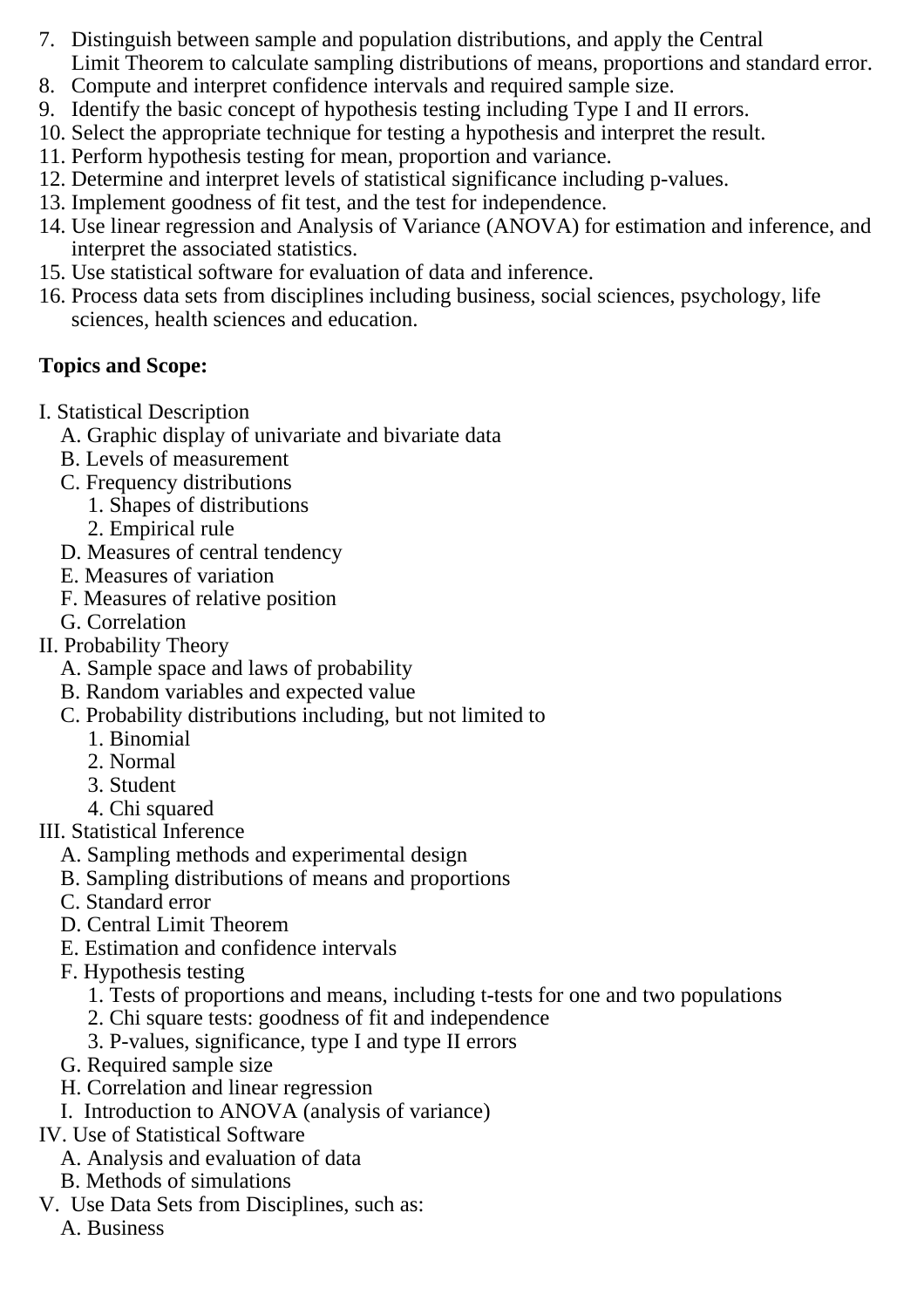- B. Social sciences
- C. Behavioral sciences
- D. Life sciences
- E. Health sciences
- F. Education

## **Assignment:**

- 1. Reading outside of class (0-50 pages per week)
- 2. Problem set assignments from required text(s) or supplementary materials chosen by the instructor (8-16)
- 3. Exams (2-4) and a final exam; quizzes (0-20)
- 4. Projects, e.g. computer activities, surveys or data collection and analysis (0-2)

# **Methods of Evaluation/Basis of Grade:**

**Writing:** Assessment tools that demonstrate writing skills and/or require students to select, organize and explain ideas in writing.

None, This is a degree applicable course but assessment tools based on writing are not included because problem solving assessments are more appropriate for this course.

**Problem Solving:** Assessment tools, other than exams, that demonstrate competence in computational or noncomputational problem solving skills.

**Skill Demonstrations:** All skill-based and physical demonstrations used for assessment purposes including skill performance exams.

**Exams:** All forms of formal testing, other than skill performance exams.

Objective exams, quizzes, final Exams<br>  $\frac{1}{70-80\%}$ 

**Other:** Includes any assessment tools that do not logically fit into the above categories.

## **Representative Textbooks and Materials:**

Elementary Statistics: Picturing the World. 6th ed. Larson, Ron and Farber, Betsy. Pearson. 2015 Elementary Statistics. 12th ed. Triola, Mario. Pearson. 2014 (classic) Elementary Statistics, A Step by Step Approach. 9th ed. Bluman, Allan. McGraw-Hill. 2013 (classic)

Writing  $0 - 0\%$ 

Problem sets Problem solving and the Problem solving and the Problem solving in the Problem solving in the Problem solving  $10 - 30\%$ 10 - 30%

None Skill Demonstrations<br>  $\begin{array}{c} \text{Skill,} \\ 0 \text{ - } 0\% \end{array}$  $0 - 0\%$ 

70 - 80%